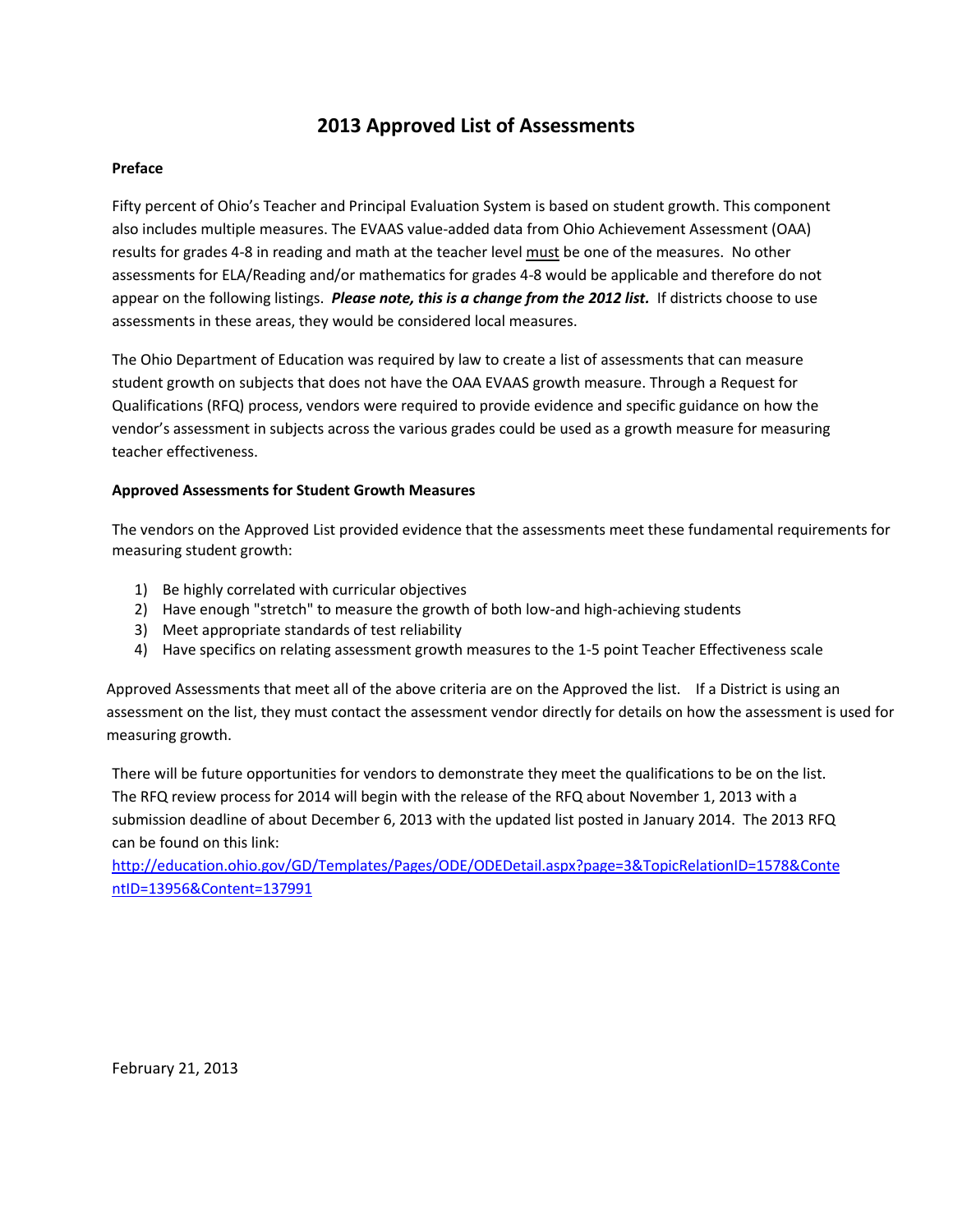*NOTE: The Ohio Department of Education does not approve the monetary aspect and cost structure of the provision of services. Monetary aspects and cost structure of the provision of services are determined between the District and the vendor. ODE will not provide any funds for district use of the assessments on this list or any other assessments the district may consider for the use with their evaluation systems.*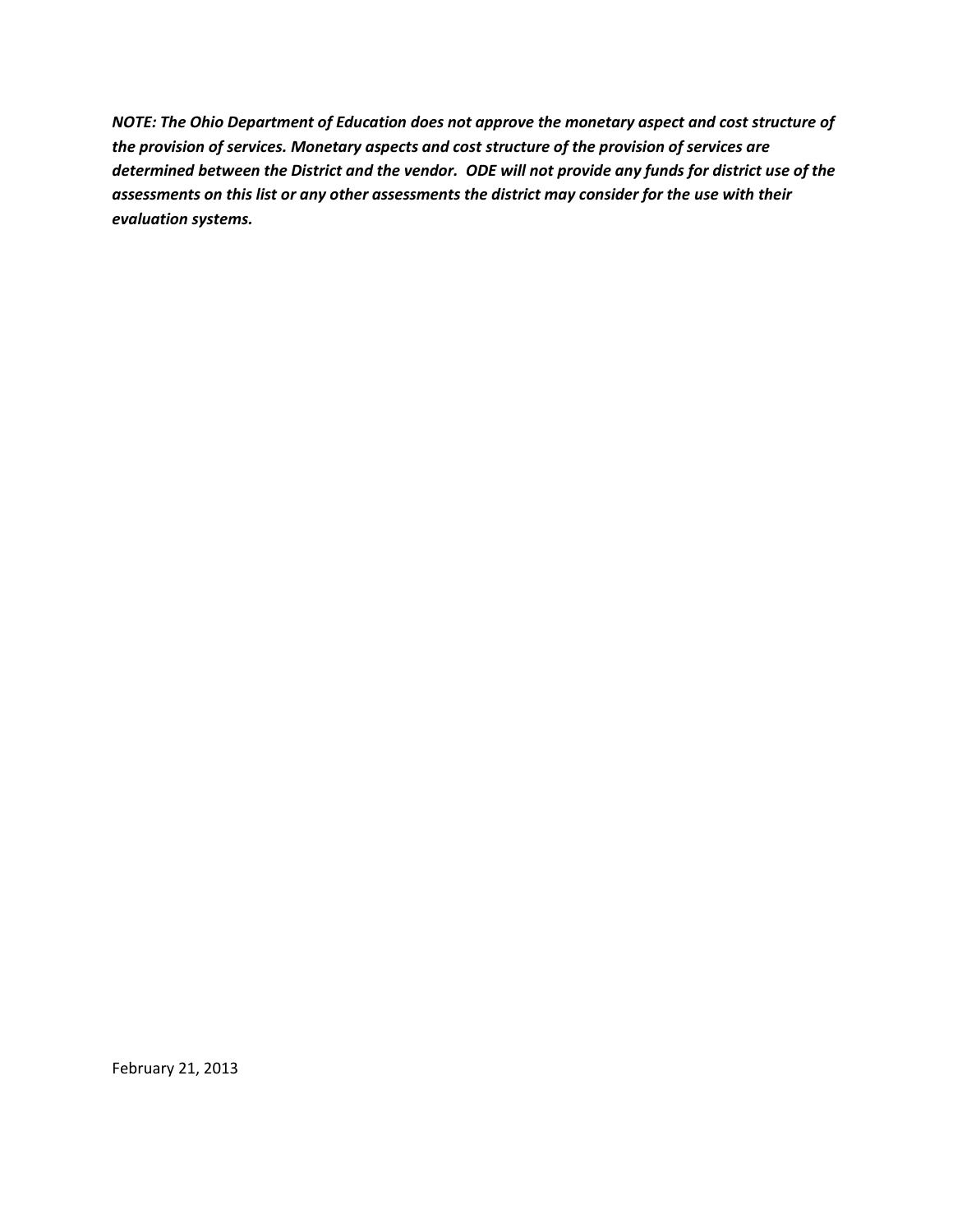The following assessments were Approved by ODE, based on evidence provided by vendors, for use in measuring student growth for evaluation purposes

| <b>Assessment Name</b><br>/ Vendor Name          | <b>ODE Approved</b><br><b>Assessments:</b><br>Grade(s) /<br>Subject(s)    | <b>Services Summary</b>                                                        |
|--------------------------------------------------|---------------------------------------------------------------------------|--------------------------------------------------------------------------------|
| <b>STAR Early Literacy</b><br>Renaissance        | Gr PK-3<br><b>ELA</b>                                                     | <b>STAR Early Literacy Enterprise</b><br>Submission.pdf                        |
| <b>STAR Math</b><br>Enterprise<br>Renaissance    | Gr 1-3, 9-12<br>Math                                                      | <b>STAR Math Enterprise Submission.pdf</b>                                     |
| <b>STAR Reading</b><br>Enterprise<br>Renaissance | Gr 1-3, 9-12<br>Reading                                                   | <b>STAR Reading Enterprise Submission.pdf</b>                                  |
| Stanford 10<br>Pearson                           | Gr K-12<br>Science, Social<br><b>Studies</b><br>Gr K-3, 9-12<br>Math      | Pearson Stanford ODE T P Eval RFQ Res<br>ponse.pdf                             |
| <b>AIMSWeb</b><br>Pearson                        | Gr K-3, 9-12<br>ELA, Math                                                 | Pearson aimsweb ODE T P Eval RFQ Res<br>ponse.pdf                              |
| <b>Stanford Aprenda 3</b><br>Pearson             | Gr K-12<br>Science, Social<br><b>Studies</b><br>Gr K-3, 9-12<br>Math      | Pearson Stanford ODE T P Eval RFQ Res<br>ponse.pdf                             |
| <b>Terra Nova 3</b><br><b>CTB</b>                | Gr K-12<br>Science, Social<br><b>Studies</b><br>Gr K-3, 9-12<br>Math, ELA | CTBMcGraw-Hill Submission for 12.7.2012<br><b>OH Teacher Principal RFQ.pdf</b> |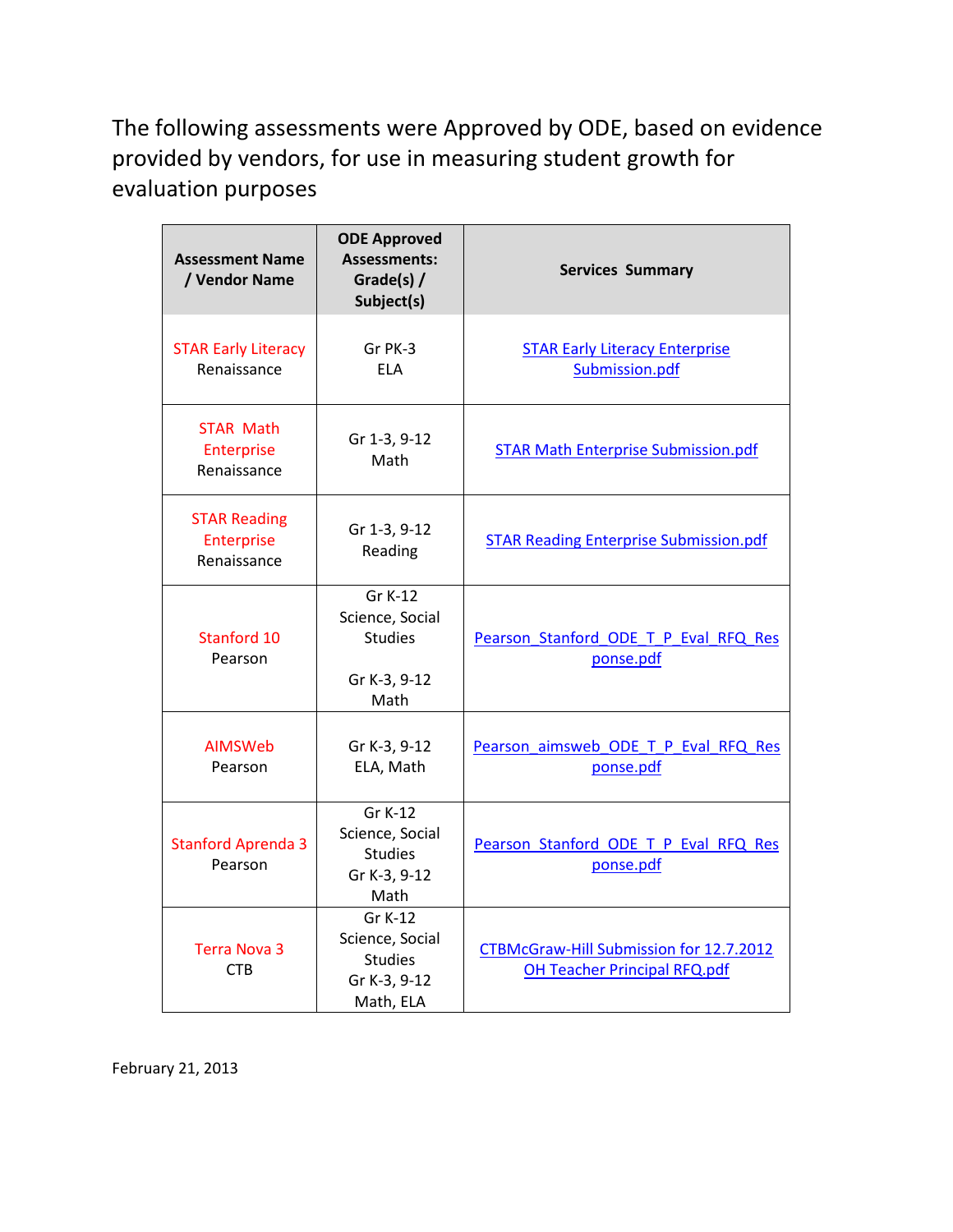| <b>Assessment Name</b><br>/ Vendor Name                     | <b>ODE Approved</b><br><b>Assessments:</b><br>Grade(s) /<br>Subject(s)                                                                    | <b>Services Summary</b>            |
|-------------------------------------------------------------|-------------------------------------------------------------------------------------------------------------------------------------------|------------------------------------|
| <b>Explore</b><br><b>ACT</b>                                | Gr 8-9<br>Science<br>Gr 9<br>ELA, Math                                                                                                    | OH Explore ALL - 2012-2013.pdf     |
| <b>Quality Core</b><br><b>ACT</b>                           | Gr 9-12<br><b>End of Course</b><br>Exams: Algebra I,<br>II, Geometry, Pre-<br>Calculus, Biology,<br>Chemistry,<br>Physics, U S<br>History | OH QualityCore ALL - 2012-2013.pdf |
| the ACT<br><b>ACT</b>                                       | Gr 11-12<br>ELA, Math,<br>Science                                                                                                         | OH The ACT - ALL 2012-2013.pdf     |
| <b>PLAN</b><br><b>ACT</b>                                   | Gr 10<br>English, Reading,<br>Math, Science                                                                                               | OH Plan ALL - 2012-2013.pdf        |
| <b>Compass</b><br><b>ACT</b>                                | Gr 10-12<br>Writing, Reading,<br>Math                                                                                                     | OH Compass ALL - 2012-2013.pdf     |
| <b>Iowa Assessments</b><br>Riverside                        | Gr K-12<br>Science, Social<br><b>Studies</b><br>Gr K-3, 9-12<br>ELA, Math                                                                 | Riverside Iowa Assessments.pdf     |
| <b>Riverside Interim</b><br><b>Assessments</b><br>Riverside | Gr 2-3, 9-11<br>ELA, Math                                                                                                                 | Riverside Interim Assessments.pdf  |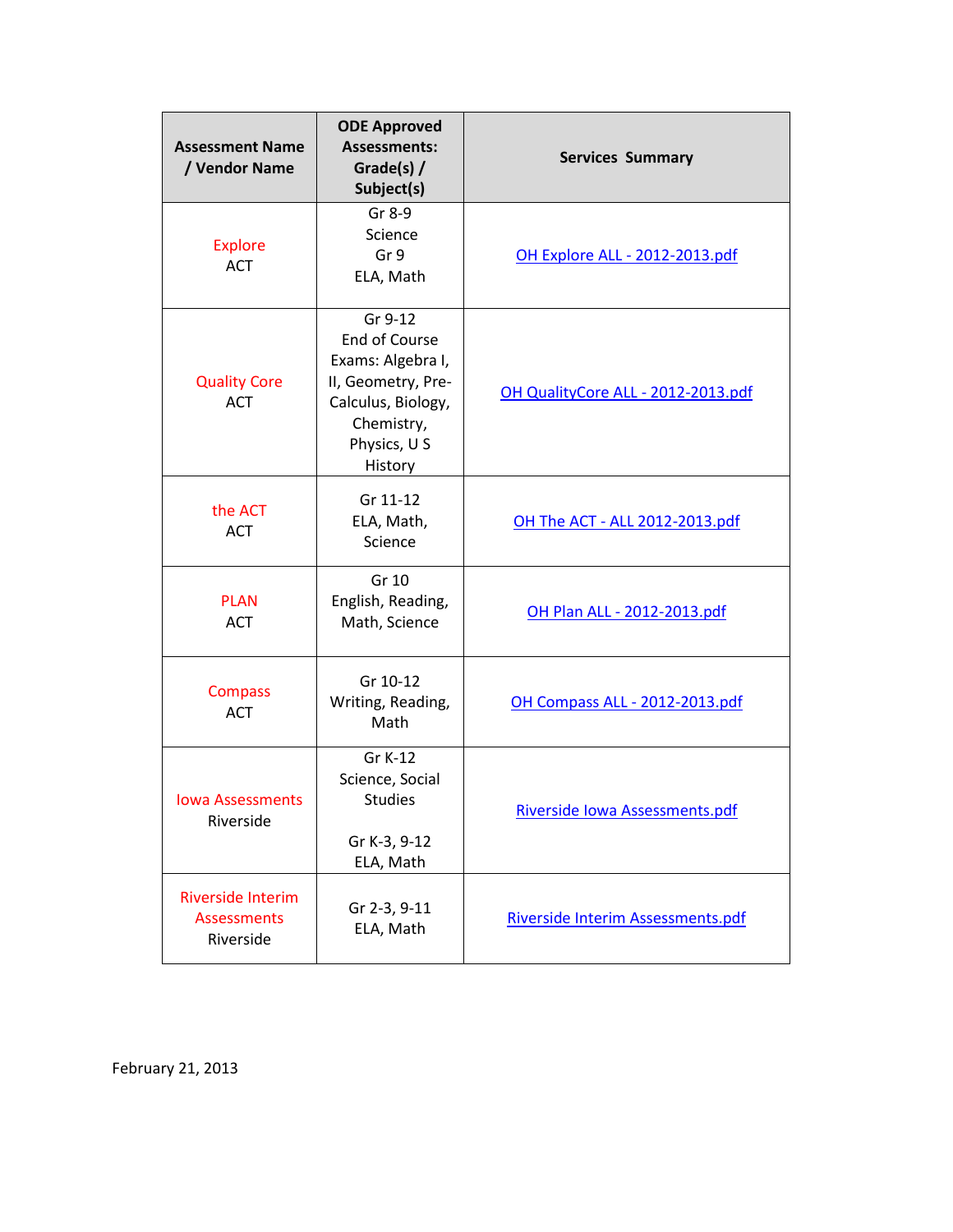| <b>Assessment Name</b><br>/ Vendor Name              | <b>ODE Approved</b><br><b>Assessments:</b><br>Grade(s) /<br>Subject(s) | <b>Services Summary</b>                                                  |
|------------------------------------------------------|------------------------------------------------------------------------|--------------------------------------------------------------------------|
| <b>MAP</b><br><b>NWEA</b>                            | Gr 3-10<br>Science                                                     | <b>NWEA's MAP for Science OH Application.pdf</b>                         |
| <b>MAP</b><br><b>NWEA</b>                            | Gr 2-12<br>Language Usage<br>Gr 2-3, 9-12<br>Math, Reading             | <b>NWEA's MAP 2-12 OH Application.pdf</b>                                |
| <b>Map Primary</b><br><b>Grades</b><br><b>NWEA</b>   | Gr K-2<br>ELA, Math                                                    | <b>NWEA's MAP for Primary Grades OH</b><br>Application.pdf               |
| Performance<br>Global Scholar                        | Gr K-12<br>Science<br>Gr K-3, 9-12<br>ELA, Math                        | TPE 2013 Ohio DOE Solicitation -<br>GlobalScholar.pdf                    |
| <b>iReady Diagnostic</b><br>Curriculum<br>Associates | $Gr K-3$<br>ELA, Math                                                  | Narrative and Forms Curriculum<br>Associates.pdf                         |
| <b>Dibels</b><br>Wireless<br>Generation              | $Gr K-3$<br><b>ELA</b>                                                 | Wireless Gen Complete Application Inc.<br>Appendices and Attachments.pdf |
| <b>DORA</b><br>Let's Go Learn                        | Gr PK-3, 9-12<br>ELA, Math                                             | 0 DORA AlldocsProposal LGL.pdf                                           |
| <b>DOMA</b><br>Let's Go Learn                        | Gr PK-3, 9-12<br>ELA, Math                                             | 0 DOMA-ADAM AlldocsProposal LGL.pdf                                      |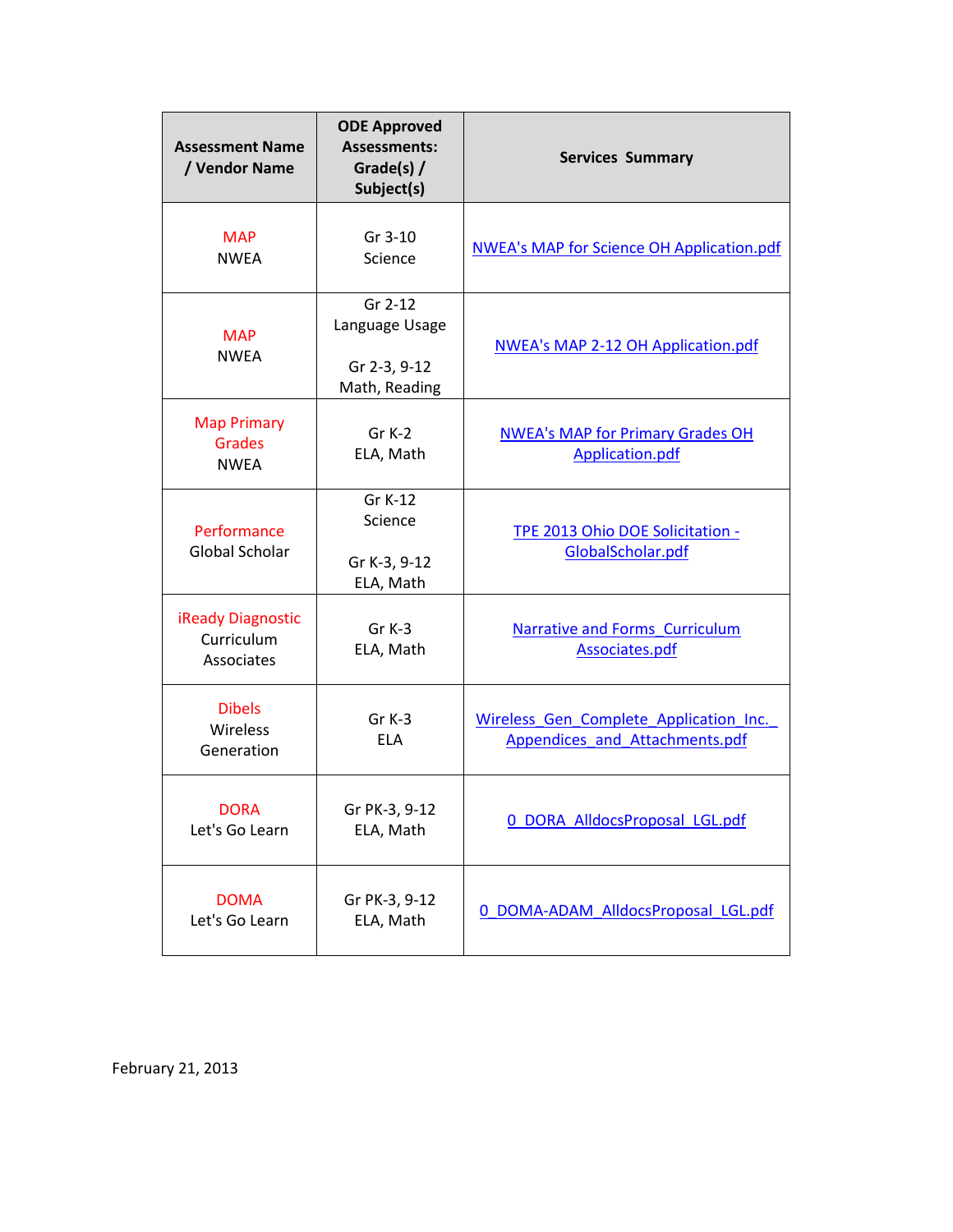| <b>Assessment Name</b><br>/ Vendor Name                   | <b>ODE Approved</b><br><b>Assessments:</b><br>Grade(s) /<br>Subject(s)      | <b>Services Summary</b>                 |
|-----------------------------------------------------------|-----------------------------------------------------------------------------|-----------------------------------------|
| <b>Scholastic Reading</b><br>Inventory<br>Scholastic Inc. | Gr K-3, 9-12<br>Reading                                                     | <b>Scholastic FINAL Reading.pdf</b>     |
| <b>Scholastic Math</b><br>Inventory<br>Scholastic Inc.    | Gr 2-3, 9-12<br>Math                                                        | <b>Scholastic FINAL Math.pdf</b>        |
| <b>PRO-Core</b><br>ProCore                                | $Gr 2-10$<br>Science, Social<br><b>Studies</b><br>Gr 2-3, 9-10<br>ELA, Math | Pro-Core RFQ FORMS-original.pdf         |
| Inspect<br>Key Data                                       | $Gr 2-3$<br>ELA, Math                                                       | <b>Key Data Systems Application.pdf</b> |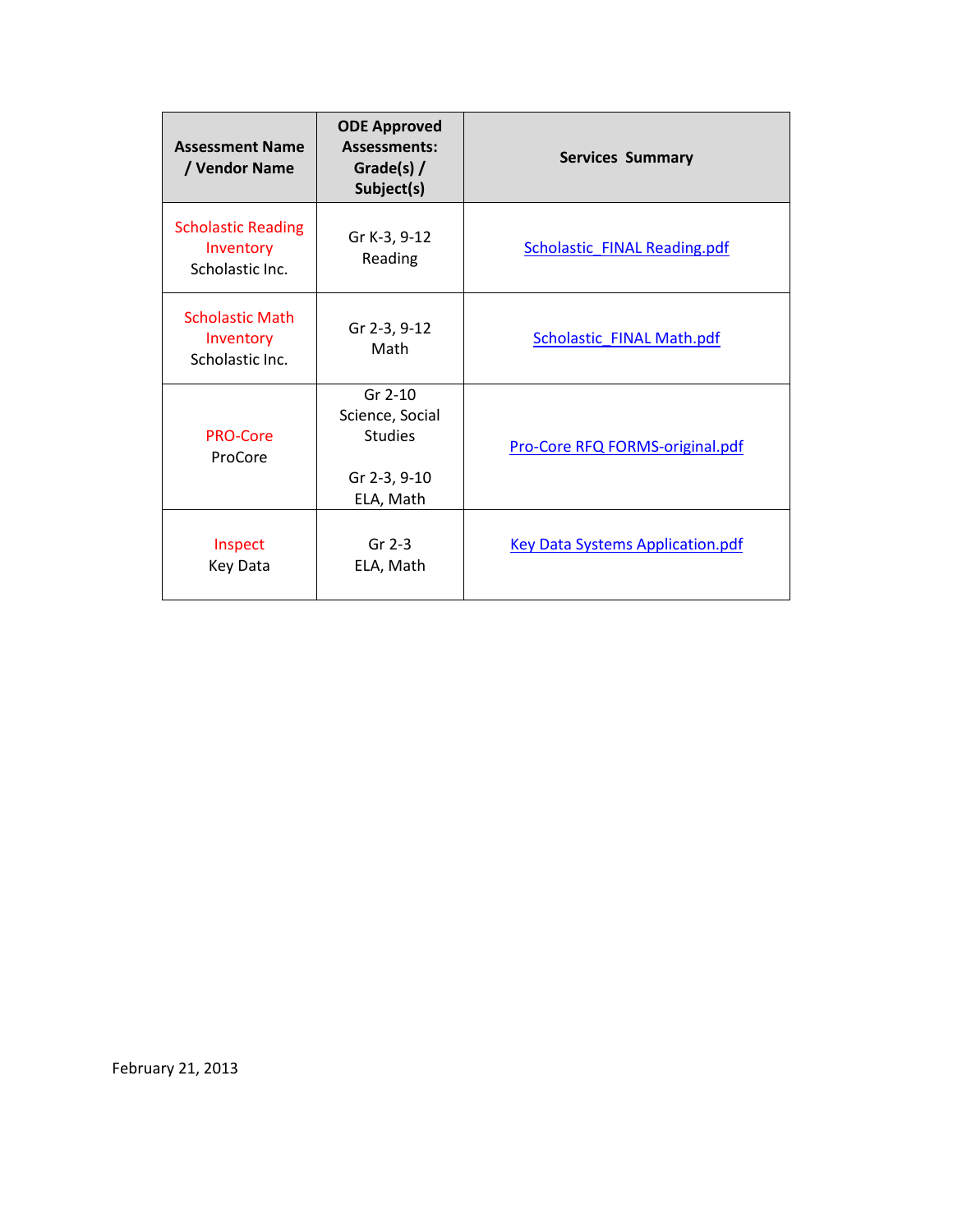The assessments listed below were proposed but the vendor provided incomplete and/or insufficient evidence regarding growth measures to warrant placement on the Approved list. Districts may choose to use any vendor assessments on this list or not on the list in combination with Student Learning Objectives as part of the locally determined measures.

| <b>Assessment Name</b><br>/ Vendor Name   | Grade(s) /<br>Subject(s)           | <b>Services Summary</b>                                                                                  |
|-------------------------------------------|------------------------------------|----------------------------------------------------------------------------------------------------------|
| <b>Career Tech</b><br><b>OSU CETE</b>     | Gr 9-12<br>Vocational<br>Technical | CETE2012_RFQ1112012.pdf                                                                                  |
| Readistep<br><b>College Board</b>         | Gr 9<br>ELA, Math                  | <b>ReadiStep Proposal The College</b><br><b>Board.pdf</b>                                                |
| <b>PSAT/NMSQT</b><br><b>College Board</b> | Gr 10-11<br>ELA, Math              | <b>PSATNMSQT Proposal The College</b><br>Board.pdf                                                       |
| <b>SAT</b><br>College Board               | Gr 11-12<br>ELA, Math              | SAT Proposal The College Board.pdf                                                                       |
| Achieve 3000<br>Achieve 3000              | Gr 2-3, 9-12<br><b>FLA</b>         | <b>OH DOE Teacher and Principal</b><br><b>Evaluation Measures RFQ Response Final</b><br>$(12 6 12)$ .pdf |
| <b>Test Packs</b><br>Edmentum             | Gr 2-3, 9-12<br>ELA, Math          | edmentumtestpacks                                                                                        |